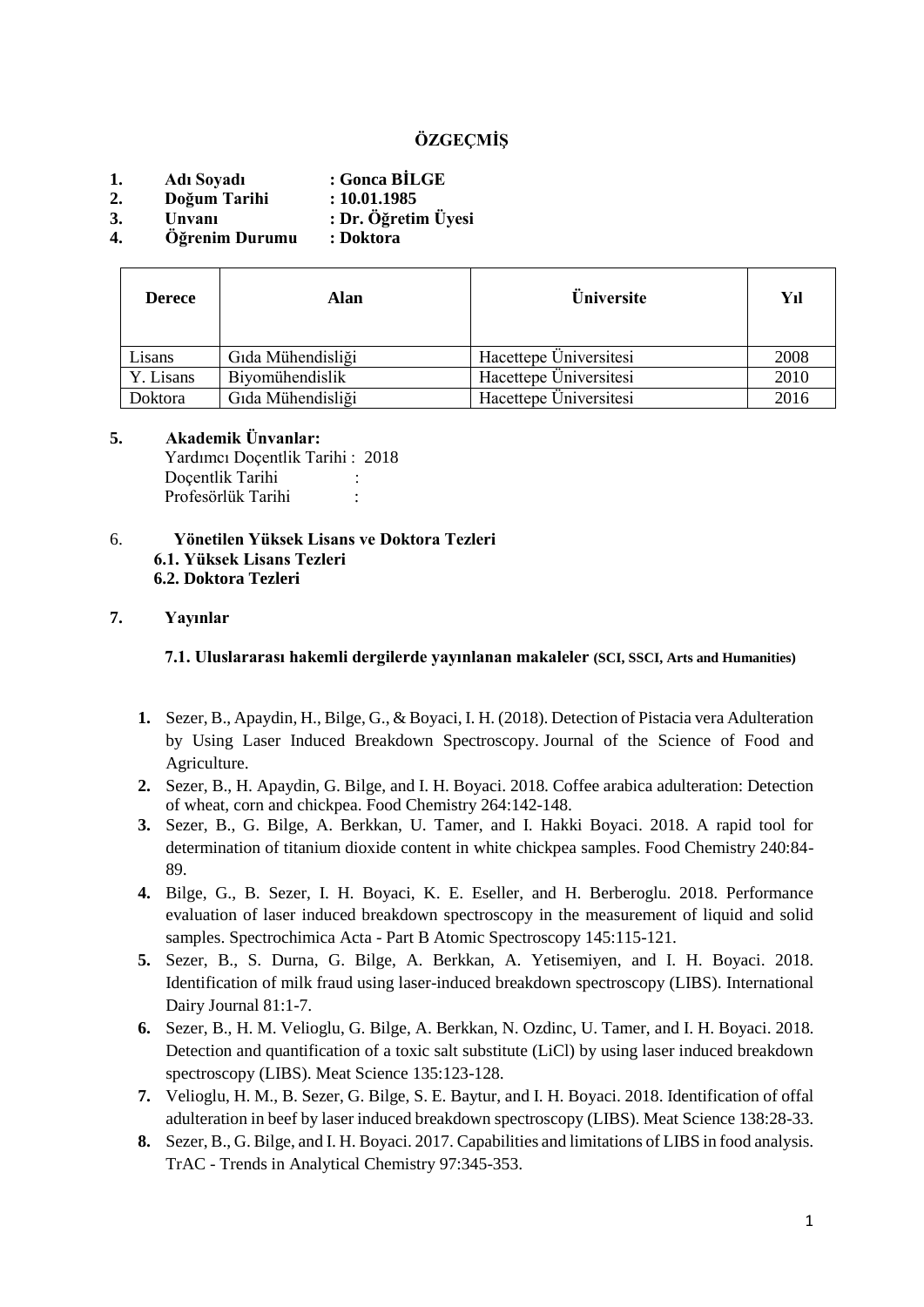- **9.** Sezer, B., G. Bilge, T. Sanal, H. Koksel, and I. H. Boyaci. 2017. A novel method for ash analysis in wheat milling fractions by using laser-induced breakdown spectroscopy. Journal of Cereal Science 78:33-38.
- **10.** Bilge, G., B. Sezer, K. E. Eseller, H. Berberoglu, H. Koksel, and I. H. Boyaci. 2016. Ash analysis of flour sample by using laser-induced breakdown spectroscopy. Spectrochimica Acta - Part B Atomic Spectroscopy 124:74-78.
- **11.** Bilge, G., B. Sezer, K. E. Eseller, H. Berberoglu, A. Topcu, and I. H. Boyaci. 2016. Determination of whey adulteration in milk powder by using laser induced breakdown spectroscopy. Food Chemistry 212:183-188.
- **12.** Bilge, G., B. Sezer, K. E. Eseller, H. Berberoğlu, H. Koksel, and İ. H. Boyacı. 2016. Determination of Ca addition to the wheat flour by using laser-induced breakdown spectroscopy (LIBS). European Food Research and Technology 242(10):1685-1692.
- **13.** Bilge, G., H. M. Velioglu, B. Sezer, K. E. Eseller, and I. H. Boyaci. 2016. Identification of meat species by using laser-induced breakdown spectroscopy. Meat Science 119:118-122.
- **14.** Sezer, B., G. Bilge, and I. H. Boyaci. 2016. Laser-Induced Breakdown Spectroscopy Based Protein Assay for Cereal Samples. Journal of Agricultural and Food Chemistry 64(49):9459- 9463.
- **15.** Bilge, G., I. H. Boyaci, K. E. Eseller, U. Tamer, and S. Çakir. 2015. Analysis of bakery products by laser-induced breakdown spectroscopy. Food Chemistry 181:186-190.

#### **7.2. Uluslararası diğer hakemli dergilerde yayınlanan makaleler**

#### **7.3**. **Uluslararası bilimsel toplantılarda sunulan ve bildiri kitabında (Proceedings) basılan bildiriler**

- **1.** Bilge, G., Sezer, B., Hermann, J., Boyaci, I.H. (2018). "Rapid Protein Analysis via Laser-Induced Breakdown Spectroscopy". SCIX 2018, Atlanta, Georgia, ABD, Sözlü Bildiri.
- **2.** Bilge, G., Sezer, B., Boyaci, I. H. (2018). "Qualıty and Control Analysıs Of Wheat Fractıons By Usıng Laser Induced Breakdown Spectroscopy". LACC4, Meksiko/Meksika, Sözlü Bildiri.
- **3.** Bilge, G., Sezer, B., Boyaci, I. H. (2017). "Comparison of Laser Induced Breakdown Spectroscopy Analysis Between Milk and Milk Powder", CSI XL 2017, Pisa/Italya, Sözlü Bildiri.
- **4.** Sezer, B., Bilge, G., Boyaci, I. H.. (2017). "Laser Induced Breakdown Spectroscopy Assay for Cereal Products", Colloquium Spectroscopicum Internatinale XL, June 11-16, 2017, Pisa, İtalya, Sözlü Bildiri.
- **5.** Boyaci, I. H., Bilge, G., Sezer, B. (2017). "Spectroscopic Analysis of Meat: Detection of Species and Adulteration", International Association of Food Protection Annual Meeting, Tampa, Florida, ABD., Poster.
- **6.** Eseller, K. E., Topcu, M. S., Ceylan, A., Sezer, B., Bilge, G., Boyaci, I.H. "Development of a New Method for Structural Analysis of a Ge Nanopartical Embedded ZnO Thin Film by Laser Induced Breakdown Spectroscopy", IX Euro-Mediterranean Sympossium on LIBS, June 11-16, 2016, Pisa/Italya, Sözlü Bildiri.
- **7.** Bilge, G., Sezer, B., Boyaci, I. H. (2016). "Cereal Analysis by Using Laser Induced Breakdown Spektroscopy". SCIX 2016, Minneapolis/ABD, Sözlü Bildiri (davetli konuşmacı).
- **8.** Boyaci, I. H., Bilge, G., Sezer, B., Eseller, K. E. Berberoglu, H. (2016) "Laser induced breakdown spectroscopy for Food Analysis", SCIX 2016, September, 19-21, 2016, Minneapolis, MN, ABD, Sözlü Bildiri (davetli konuşmacı).
- **9.** Bilge, G., Sezer, B., Eseller, K. E., Berberoğlu, H., Topçu, A., Boyacı, I. H. (2016). "Determination of Whey Adulteration in Milk Powder by Using Laser Induced Breakdown Spectroscopy". Pittcon 2016, Atlanta/ABD, Sözlü Bildiri.
- **10.** Sezer, B., Bilge, G., Köksel, H., Sanal, T., Boyaci, I. H. (2016). "A New Advanced Method for Ash Analysis of Cereal Products by Using Laser Incuded Breakdown Spectroscopy", ICBC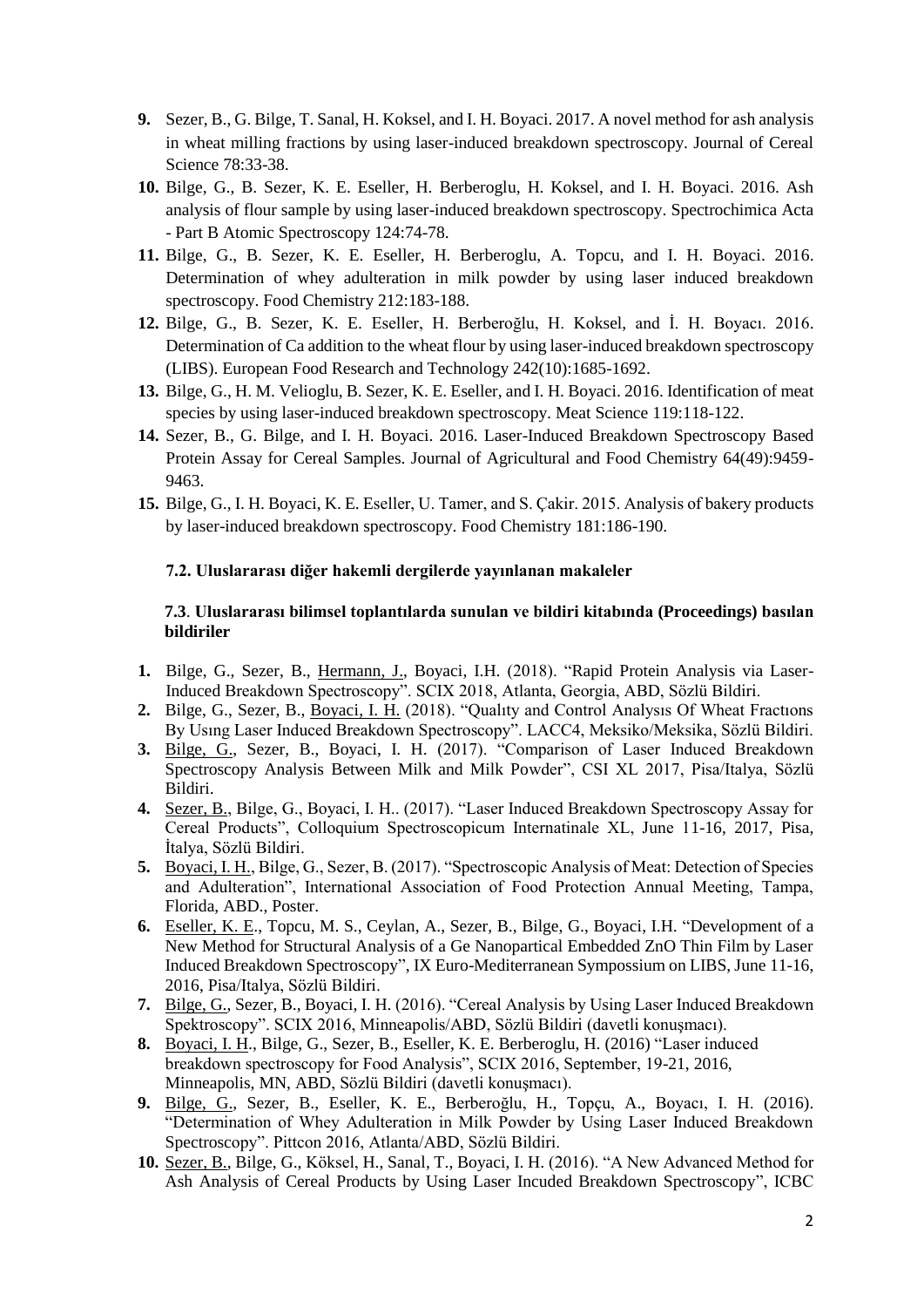2016, Istanbul, Türkiye, Sözlü Bildiri.

- **11.** Bilge, G., Sezer, B., Boyacı, I. H., Eseller, K. E., Berberoğlu, H. (2015). Rapid Elemental Analysis of Foods by Using Laser Induced Breakdown Spectroscopy. RAFA 2015, Prag/Çekya, Sözlü Bildiri.
- **12.** Bilge, G., Sezer, B., Velioğlu, H. M., Eseller, K. E., Berberoğlu, H., Boyacı, I. H. (2015). "Identification of Meat Species by Using Laser Induced Breakdown Spectroscopy". SCIX2015, Providence/ABD, Sözlü Bildiri.
- **13.** Bilge, G., Sezer, B., Boyacı, I. H, Köksel, H., Berberoğlu, H., Eseller, K. E. (2015). "Determination of Adulteration in Breads' Dietary Fiber by Using Laser Induced Breakdown Spectroscopy". [6th Dietary Fibre Conference 2015,](https://www.icc.or.at/node/1860) Paris/Fransa, Poster.
- **14.** Bilge, G., Boyacı, I. H., Eseller, K. E., Tamer, U., Küçükkeskin, E. (2014). "Application of Laser Induced Breakdown Spectroscopy for NaCl Measurement in Bakery Products" 8th international Conference on Laser induced breakdown spectroscopy (LIBS 2014), Pekin/Çin, Poster.
- **15.** Bilge, G., Mutlu, M. (2013). "Application of beta-cyclodextrins in Solid Phase Extraction Method of Phenolic Compounds". 3rd European Cyclodextrin Conference, Belek/Türkiye, Sözlü Bildiri.
- **16.** Bilge, G, Mutlu, S. (2012). "Effects of Design Parameters on Enzyme Electrode Performance". Biosensor 2012, Cancun/Meksika, Poster.
- **17.** Bilge, G., Büyüknohutçu, C., Mutlu, S. (2009). "Improvement of an electron transfer mediated carbon electrode by plasma polymerization for biofuel cell application" ISPC (International Symposium on Plasma Chemistry)-19, 2009, Bochum/Almanya, Poster.

#### **7.4. Yazılan uluslararası kitaplar veya kitaplarda bölümler**

#### **7.5. Ulusal hakemli dergilerde yayınlanan makaleler**

### **7.6. Ulusal bilimsel toplantılarda sunulan ve bildiri kitabında basılan bildiriler**

#### **7.7. Diğer yayınlar**

**1.** Detecting Adulterated Meat with LIBS. 2016. Spectroscopy (Santa Monica) 31(2):72-73.

**7.8. Uluslararası atıflar:** 92 (Eylül 2018 sonu itibarı ile)

### **8. Ulusal & Uluslararası Projeler**

- **1.** İşlenmiş Hayvansal Ürünlerde Tağşişin Belirlenmesine Yönelik Proteomiks Temelli Yeni Analitik Yöntem Geliştirilmesi, TÜBİTAK 1001 Projesi, 217O088, 2018-2020, **Araştırmacı.**
- **2.** Gıda ve gübre sektörüne yönelik NIR sistemlerinin üretimi, KOSGEB Endüstriyel Uygulama Projesi, 14929, 2018, **Yürütücü.**
- **3.** LIBS ile gıdalarda kül tayini, TÜBİTAK TEYDEB 1507, 716129, 2017-2018, **Yürütücü.**
- **4.** Protein Analysis on Foods by Using Calibration Free-Laser Induced Breakdown Spectroscopy Technique, LASERLAB-EUROPE-CNRS, LP3002330, 2017, **Yürütücü.**
- **5.** Lazer indüklü plazma spektroskopisi ile unlarda protein analizi, KOSGEB Arge İnovasyon Programı, 4976, 2016-2018, **Yürütücü.**
- **6.** Plazma Polimerizasyonu İle Modifiye Edilmiş Çok Fonksiyonlu Yara ve Yanık İyileştirici Örtü Materyali, TEYDEB 1501, 3110139, 2011-2014, **Araştırmacı.**
- **7.** Beta-siklodekstrinlerin Fenolik Bileşenlerle Kompleks Oluşturma Kinetiğinin İncelenmesi, Hacettepe Üniversitesi BAP, 25043-179-205, 2013-2014, **Araştırmacı.**
- **8.** Beta-siklodekstrinlerin Katı Faz Ekstraksiyonunda Kullanımı, Hacettepe Üniversitesi BAP, 25043-232-263, 2013-2014, **Araştırmacı.**
- **9.** Targeting of material's antimicrobial activity by newly engineered peptides, FP.7-MATERA+, 9100009, 2010-2013, **Araştırmacı.**